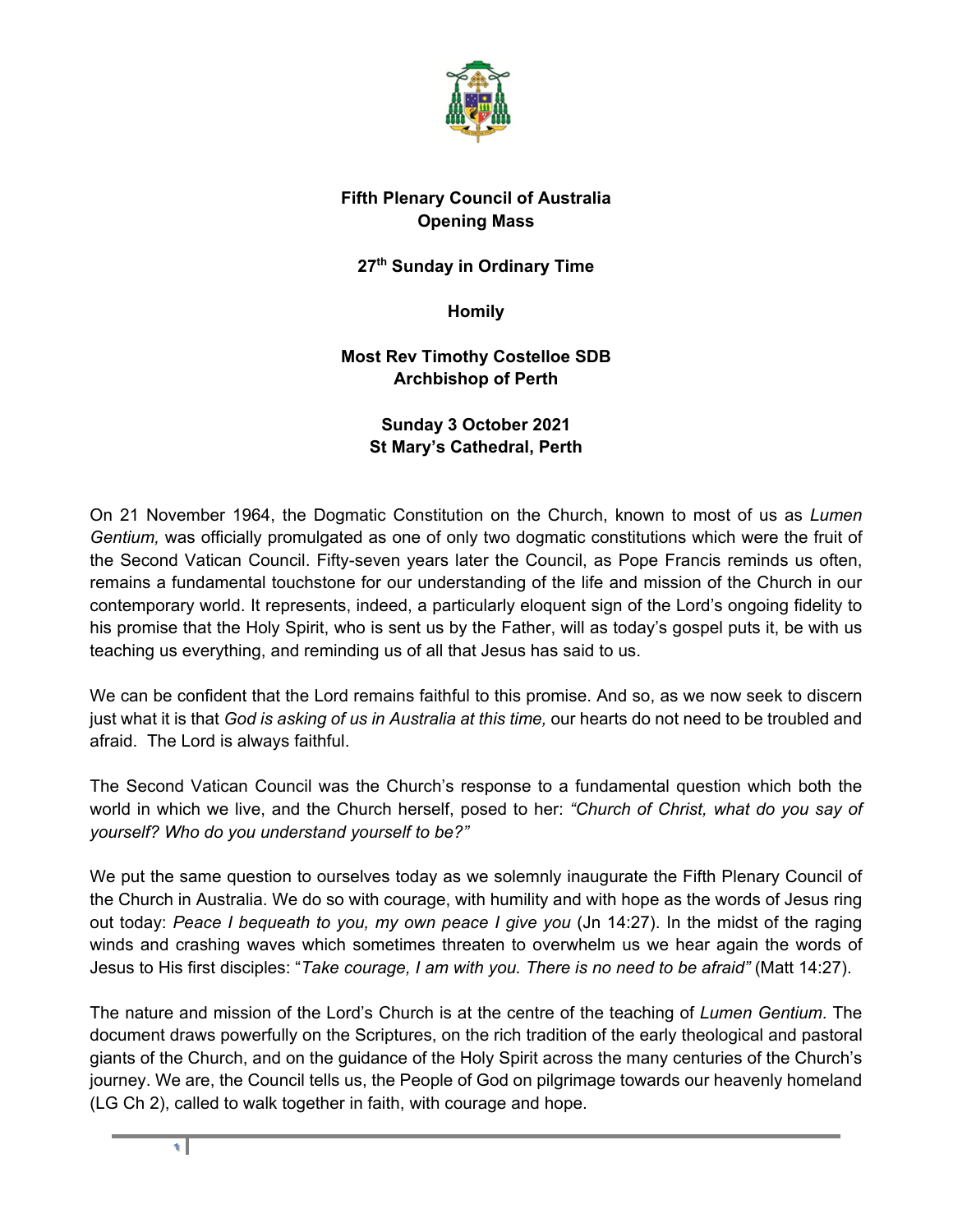

Our response to this call will determine the extent to which we become in practice what *Lumen Gentium*  tells us we are in principle: *"a kind of sacrament, that is a sign and instrument, of communion with God and unity amongst all people"* (LG 1). This is the challenge which lies ahead of us, for surely God is asking us in Australia at this time to rediscover and live more faithfully our vocation to be a Pilgrim People, brothers and sisters in a community of disciples. We are on the way – but we are not there yet.

We must, of course, do all we can to live in fidelity to this extraordinary vocation, but ultimately it will only be possible with the grace of God. *Lumen Gentium* reminds us that it is only *in Christ* that the Church is and can be a sacrament of communion and unity (LG 1). It is only with our eyes fixed on Christ that we can hope to be heading in the right direction. It is only when we are walking faithfully in his footsteps as our Good Shepherd that we can be confident we will not go astray.

As disciples we know that we must follow the Master. But we do not do so from a distance. The Lord is closer to us than we are to ourselves. How often does Saint Paul remind us that we are the Body of Christ? That He is the head of the body which is His Church? That the communion between Christ and His Church is as intimate as the relationship between a husband and wife? That the bread we break and the cup we bless are a sharing in the body and blood of Christ? That because there is one bread we are one body because we all partake of the one bread?

This, then, is who we are: the Pilgrim People, the sheep-fold of the Lord, the sacrament of communion, the Body of Christ. Reborn as members of Christ through baptism and united with Him through the Eucharist we are drawn unfailingly into the divine life of the Trinity. Today Jesus assures us that if we keep His word, His Father will love us and He and the Father will come and make their home in us (John 14:23). Drawn into the mysterious life of God, the Spirit, too, is with us to teach us and to remind us of all that Jesus has shared with us. And so, as *Lumen Gentium* tells us, borrowing some words from Saint Cyprian*, "we are a people brought into unity from the unity of the Father, the Son and the Holy Spirit* (LG 4). We are indeed, as individuals and as a community of faith, made in the image and likeness of God (Gen 1:26,27)

As this week we consider our life together, our pastoral care and our outreach in education, health and aged-care, our social services, our structures and governance, and many others things besides, the Lord is inviting us to reflect deeply and courageously on how we can better, as individuals and as communities of faith, be this living image of the life-giving God who, in Christ, is always seeking to be present and active in our world. He seeks to do so in and through us.

Pope Saint John Paul II once wrote that our response to all the challenges and opportunities we face in our mission today will be *hopelessly inadequate if we have not first contemplated the face of Christ* (cf NMI 16). Much of the work ahead will need, therefore, to be done on our knees, metaphorically if not literally. How can we be a missionary and evangelising Church if we are not listening to the Lord Jesus who says to us, as He said to His first disciples, *"As the Father has sent me so I send you"* (John 20:21)? How can we be an inclusive, participatory and synodal Church if we do not reflect deeply on the